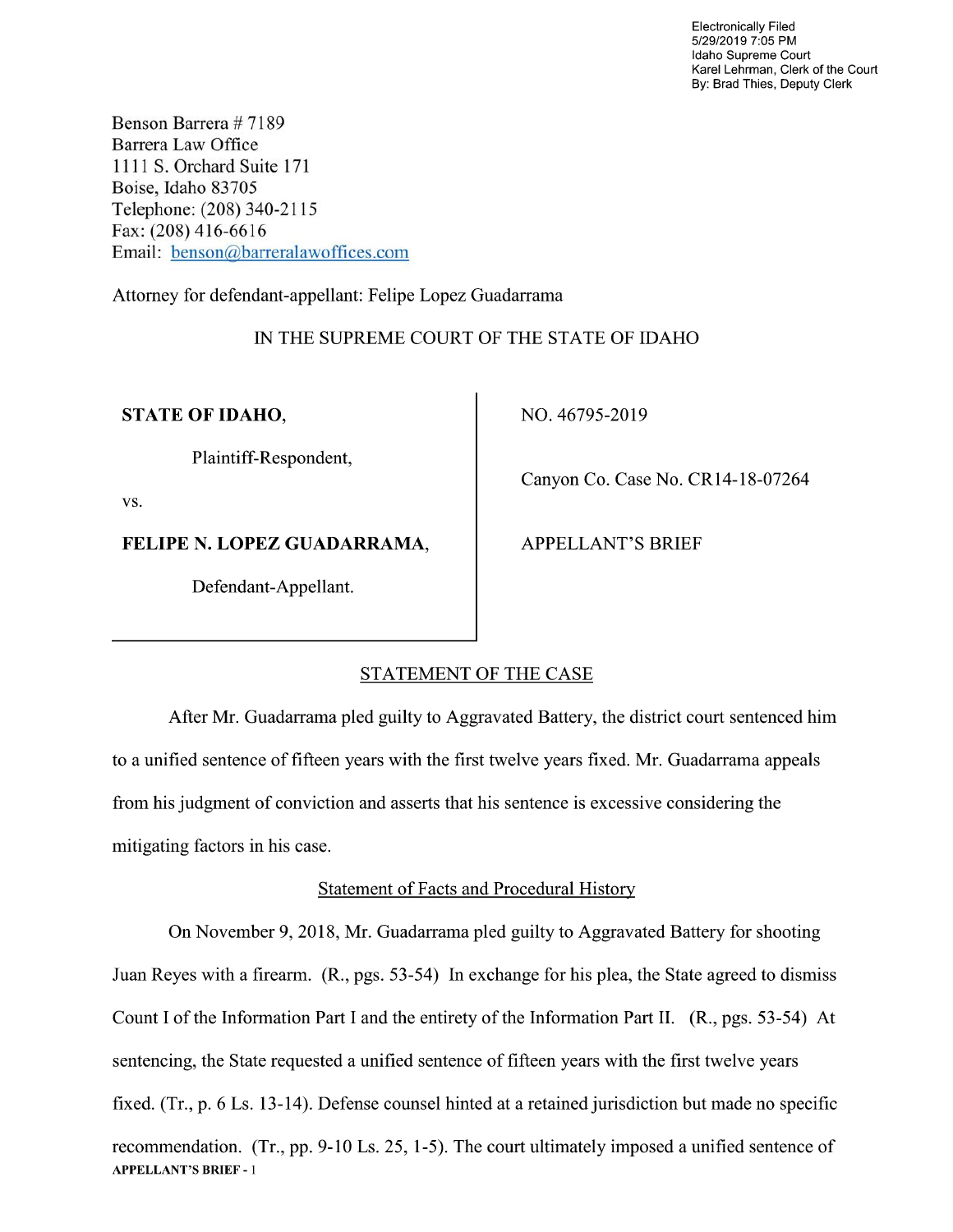fifteen years with the first twelve fixed.  $(Tr, p. 14$  Ls.  $11-13$ ). Mr. Guadarrama timely appealed

(R. pp. 68-71).

#### ISSUE

Did the district court abuse its discretion when it sentenced Mr. Guadarrama to fifteen years with the first twelve years fixed?

#### ARGUMENT

### The District Court Abused Its Discretion When It Sentenced Mr. Guadarrama To a Fifteen Year Sentence With The First Twelve Years Fixed.

When a defendant challenges his sentence as excessively harsh, this Court will conduct an independent review 0f the record, taking into account "the nature of the offense, the character of the offender, and the protection of the public interest." State v. Miller, 151 Idaho 828, 834 (2011). The Court reviews the district court's sentencing decision for an abuse of discretion which occurs if the district court imposed a sentence that is unreasonable, and thus excessive, "under any reasonable view of the facts." State v. Strand, 137 Idaho 457, 460 (2002); State v. Toohill, <sup>103</sup> Idaho 565, <sup>568</sup> (Ct. App. 1982). "A sentence is reasonable if it appears necessary to accomplish the primary objective of protecting society and to achieve any or all of the related goals of deterrence, rehabilitation, 0r retribution." Miller, 151 Idaho at 834.

Idaho Code  $\S 20-223(1)$  is also instructive in determining a reasonable sentence. It reads in part: "It is the intent of the legislature to focus prison space 0n those Who commit the most serious offenses or who have the highest likelihood of offending in the future." To that end, Mr. Guadarrama's sentence is excessive considering the mitigating evidence in this case, including his age, lack 0f felony criminal history, work history, and especially the facts surrounding the entire altercation.

Prior to this case Mr. Guadarrama only had a minimal misdemeanor record dating back to 1998. (PSI, pp. 5-8). The facts of the case presented the court with a dilemma. At sentencing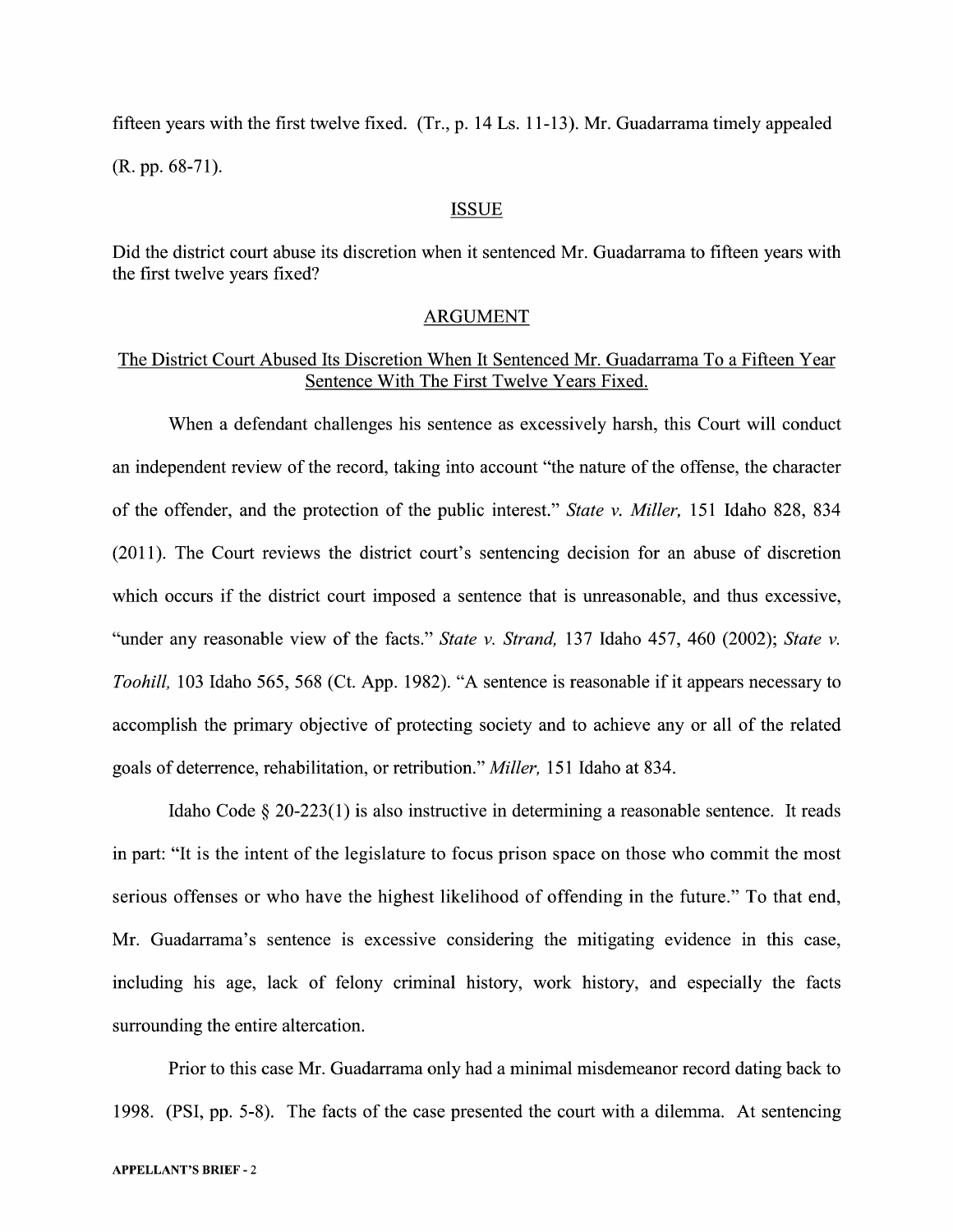Mr. Juan Reyes informed the court about the huge impact this case had on his life (Tr. pp 3-4). At the same time, Mr. Reyes himself initiated the altercation. As Mr. Knox points out, "Those gentlemen go over and speak to the defendant. And I have no doubt, again, that there was probably some sort of a heated argument." (Tr. p. 6, Ls. 4-6). It is further borne out in the PSI that Mr. Juan Reyes had hateful preconceptions about Mr. Guadarrama. Page forty-six of the PSI is a copy of Caldwell Police Officer Cordell's report in which he notes:

Approximately fifteen minutes after I arrived on scene I was directed to accompany Juan Reyes to St. Al's in Boise by Sergeant Kershaw. I was directed to document anything that might be said. Juan was unable to tell me who the suspect was. He referred to the suspect as a "wetback" and a "nigger." (PSI p. 46).

Rodolfo Reyes, the victim in the dismissed count of aggravated battery, expressed similar views to Caldwell Police Officer Heitzman as reflected on page sixty-eight of the PSI; "Rodolfo kept stating the shooter was a "fucking immigrant" because he did not speak English." (PSI p. 68). Further, Rodolfo was on felony probation at the time of the incident and was not even supposed to be at the bar or drinking. (PSI p. 69). Rodolfo also fabricated how the entire incident played out. Caldwell Police Officer Eldridge reports on page forty-eight of the PSI:

While en route Rodolfo said they were near the taco truck eating tacos when this guy came up. Rodolfo said the guy approached his uncle Juan. Rodolfo said he told the guy he did not want any trouble that Rodolfo and his family were there to have fun. Rodolfo said the guy then opened fire hitting him and Juan. (PSI p. 48).

This is completely contradicted by the surveillance video and Mr. Knox's portrayal at sentencing noted above. Caldwell Police Officer Giambo reports the contents of the video on page fiftythree of the PSI: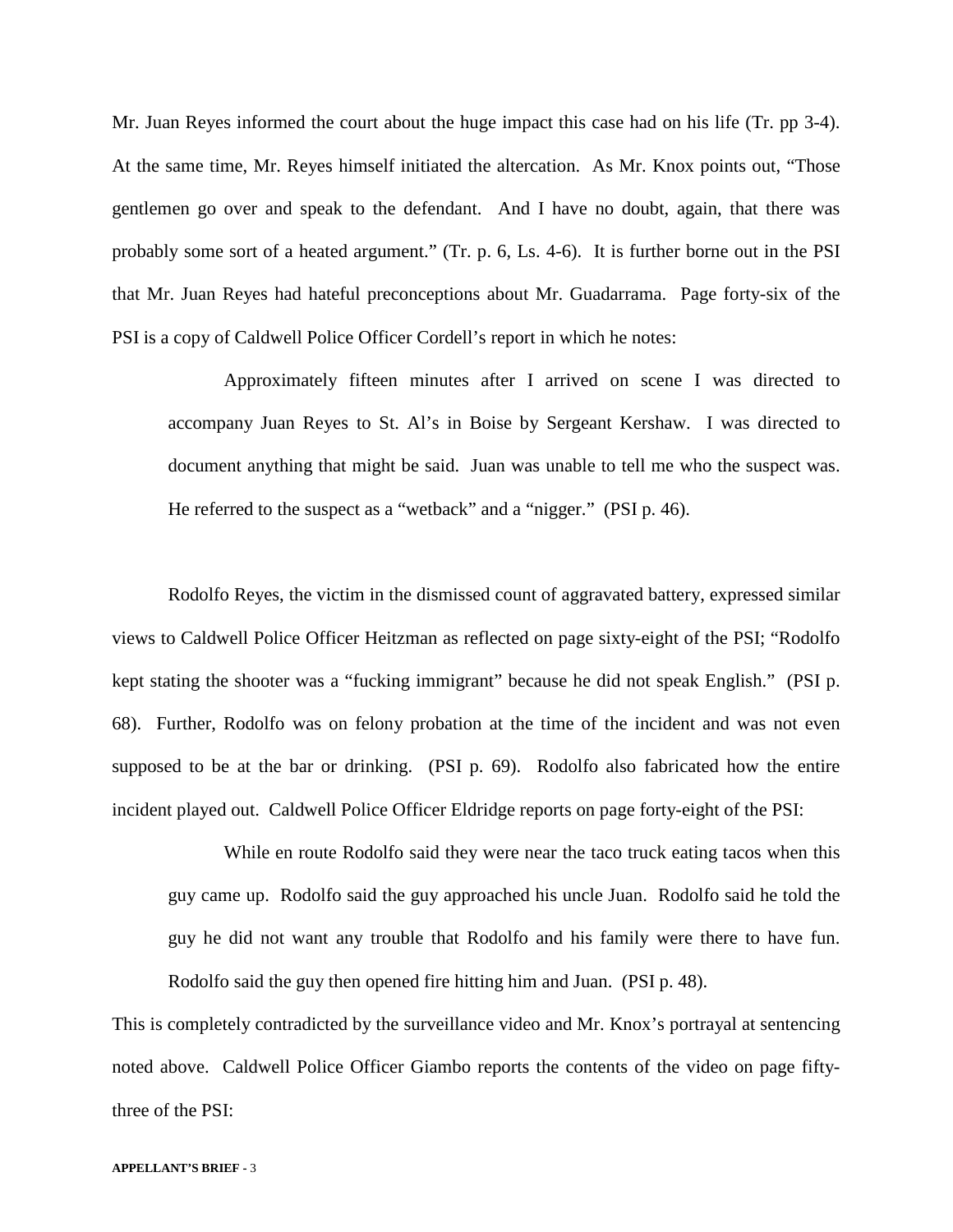I reviewed the video which showed at 03:32:00 hours a black Mazda backing out of the stall and backing up next to a utility trailer while keeping its head lights on. At

That is a far cry from just getting tacos at the taco truck and being approached by a shooter. The two Victims in the case and another individual approached Mr. Guadarrama and based 0n their comments about him to police noted above; it was by no means in a friendly manner.

03:33:18 three men walk over t0 the driver side door of the Mazda. (PSI p. 53).

Most telling is that Mr. Juan Reyes, at sentencing, has to address the role he played in the altercation. He states "And I just hope that the  $-$  that the court sees that my life is just ruined for the rest of my life *regardless of what I may have said that night <u>or what happened</u>." (Tr. p. 3,* Ls. 10-12 emphasis added). This indicates Mr. Reyes did more than just say something to Mr. Guadarrama. The court stated at sentencing "It appears there was a verbal altercation of some sort, perhaps some name calling as well. That in no way justifies pulling a gun and shooting two people." (Tr., pp. 13-14 Ls. 24-25, 1). Appellant believes this portrayal of the incident is inaccurate. This was not a verbal confrontation in the bar with plenty of people around. This situation involved three men crossing a parking lot at night to approach the driver side door of appellant's car. Though the level 0f force appellant responded With may have been excessive, the three men approaching him in his car at night in a parking lot is also more than just a verbal altercation and name-calling.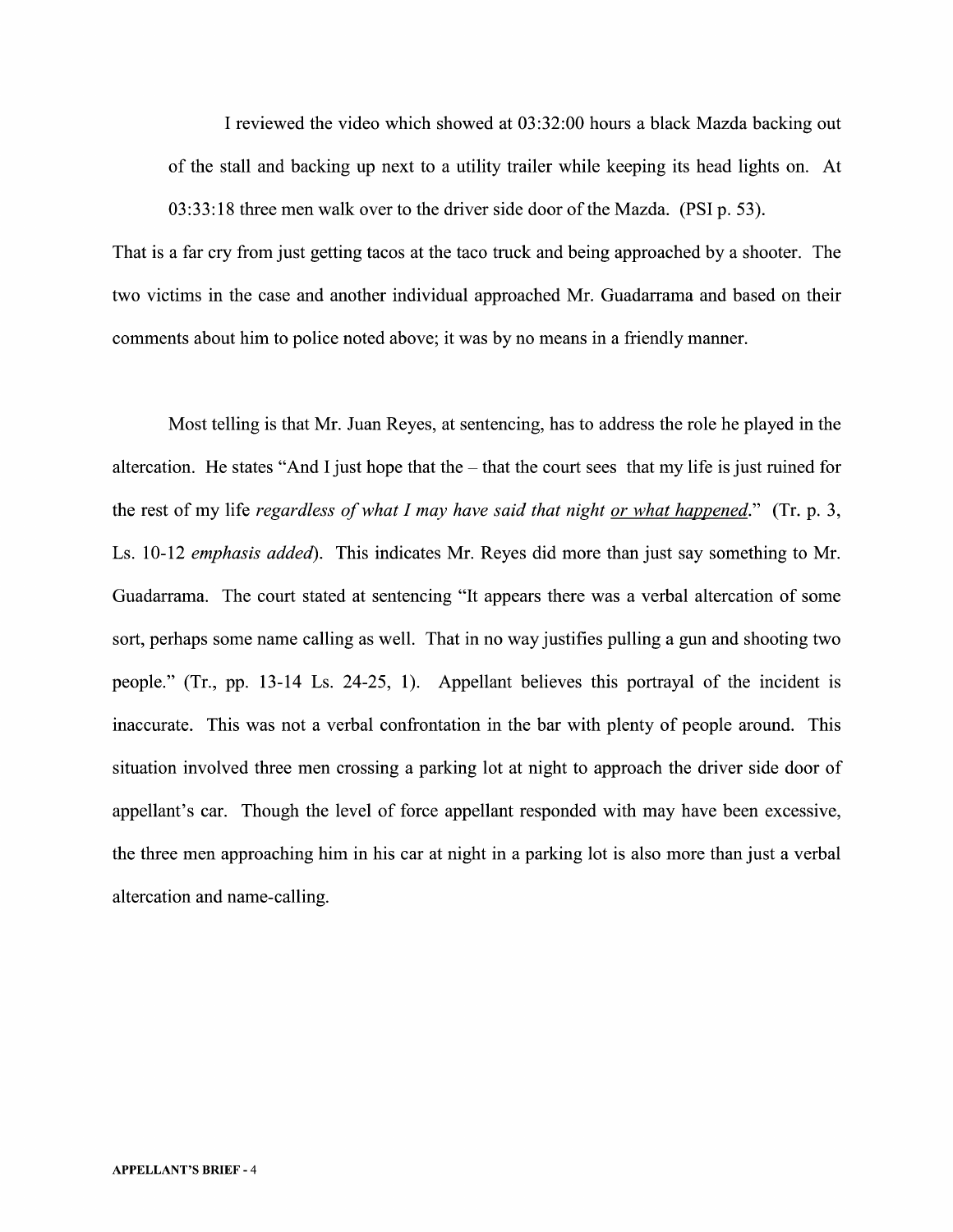## **CONCLUSION**

Mr. Guadarrama respectfully requests that this Court reduce his underlying sentence to a unified term of fifteen years with the first five fixed followed by ten years indeterminate.

DATED this 29<sup>th</sup> day of May 2019.

,/' By

Benson Barrera Attorney for Defendant